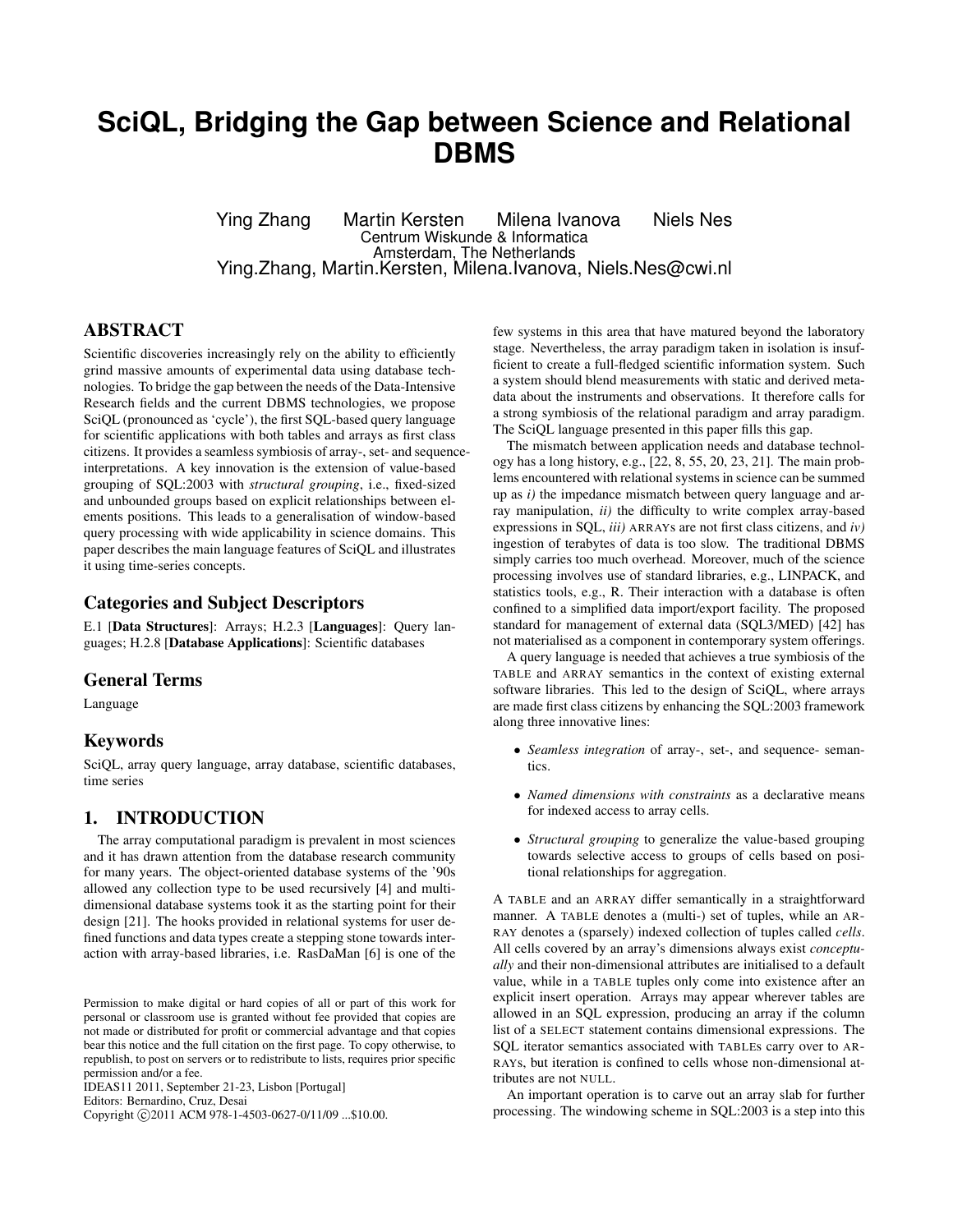

Figure 2: Results of updating the four fixed arrays by the first four queries in Section 2.2.

direction. It was primarily introduced to better handle time series in business data warehouses and data mining. In SciQL, we take it a step further by providing an easy to use language feature to identify groups of cells based on their positional relationships. Each group forms a pattern, called a *tile*, which can be subsequently used to derive all possible incarnations for, e.g., statistical aggregation.

One way to evaluate SciQL is to confront the language design with a functional benchmark. Unfortunately, the area of array- and time series databases is still too immature to expect a (commercially) endorsed and crystallised benchmark. Instead, we exercise the SciQL design using well-chosen use cases in various scientific domains. In our previous paper [33], we have shown the expressiveness of SciQL in Landsat and astronomy image processing. In this paper, we use SciQL on a different class of array problems, namely time series. Time series play a significant role in many science areas, such as statistics, econometrics, mathematical finance, (digital) signal processing and all kinds of sensor data.

This paper is further organised as follows. Section 2 introduces SciQL through a series of examples. Section 3 demonstrates query functionality. Section 4 evaluates the language with a functional benchmark using seismological time series data. Section 5 discusses related work. Section 6 concludes the paper with a summary and an outlook on the open issues.

# 2. LANGUAGE MODEL

In this section we summarize the features offered in SciQL concerning ARRAY definition, instantiation and modification, as well as coercions between TABLE and ARRAY.

# 2.1 Array Definitions

We purposely stay as close as possible to the syntax and semantics of SQL:2003. An ARRAY object definition reuses the syntax of TABLE with a few minor additions. An array has one-ormore *dimensional attributes* (for short: *dimensions*) and zero-ormore *non-dimensional attributes*. A dimension is a measurement of the size of the array in a particular named direction, e.g., "x", "y", "z" or "time". A dimensional attribute is denoted by the keyword DIMENSION with optional constraints describing the *dimension range*. The data type of a dimension can be *any* of the basic scalar data types, including TIMESTAMP, FLOAT and VARCHAR. The non-dimensional attributes of an array can be of any data types a normal table column can be and they may use a DEFAULT clause to initialize their values. The default value may be arbitrarily taken from a scalar expression, *a cell's dimensional value(s)* (i.e., the cell's coordinates on the array dimensions) or a side-effect free function. Omission of the default or assignment of a NULL-value produces a 'hole', which is ignored by the built-in aggregation functions.

Arrays are either *fixed* or *unbounded*. An array is fixed iff all its dimensions are fixed, otherwise it is unbounded. The range and size of a *fixed dimension* are exactly specified using the sequence pattern [<start>:<step>:<stop>], which is composed out of expressions each producing one scalar value. The interval between start and stop has an open end-point, i.e., stop is not included. For integer dimensions, the traditional syntax using an integer upper bound  $\left[ \langle \text{size} \rangle \right]$  is allowed as a shortcut of the sequence pattern  $[0:1: \leq size \geq]$ . Figure 1 shows four fixed arrays with different forms. In addition to the most common C-style rectangular arrays (Fig.1-a), stripes (Fig.1-b) can be defined as one where the default value of some rows is indistinguishable from out of bound access, i.e., those cells are explicitly excluded by carrying NULL values in their non-dimensional attributes. A diagonal array (Fig.1-c) is easily formulated using a predicate over the dimensions involved. It is even possible to carve out an array based on its content (Fig.1-d), thereby effectively nullifying all cells outside the domain of validity and producing a sparse array. This feature is of particular interest to remove outliers using an integrity constraint. Evidently, different array forms can lead to very different considerations with respect to their physical representation, a topic discussed in a companion paper. The following statements show how the four arrays in Figure 1 are created in SciQL:

```
CREATE ARRAY matrix (
 x INT DIMENSION[4],
 y INT DIMENSION[4],
   FLOAT DEFAULT 0.0
);
CREATE ARRAY stripes (
 x INT DIMENSION[4],
 y INT DIMENSION[4] CHECK(MOD(y, 2) = 1),
   FLOAT DEFAULT 0.0
);
CREATE ARRAY diagonal (
 x INT DIMENSION[4],
 y INT DIMENSION[4] CHECK(x = y),
 v FLOAT DEFAULT 0.0
);
CREATE ARRAY sparse (
 x INT DIMENSION[4],
 y INT DIMENSION[4],
 v FLOAT DEFAULT 0.0 CHECK(v BETWEEN 0 AND 10)
);
```
A dimension is unbounded if any of its start, step, or stop expressions is identified by the pseudo expression \*. A DIMEN-SION clause without a sequence pattern implies the most open pattern [\*:\*:\*]. Cells in an unbounded array can be modified using the INSERT and DELETE statements carried over from the table semantics. An unbounded array has an implicitly defined *actual size* derived from the minimal bounding rectangle that encloses all cells with an explicitly inserted non-NULL value in the array. When walking through an array instance, cells outside the minimal bounding rectangle are ignored. However, direct access to any cells within the array's dimension bounds is guaranteed to produce the default value. The effect is that listing an array with unbounded dimensions still produces a finite result, but it may be huge. An unbounded dimension is typically used for an n-dimensional spatial array where only part of the dimension range designates a nonempty array cell. Time series are also prototypical examples of arrays with unbounded dimensions.

#### 2.2 Array Modifications

The SQL update semantics is extended towards arrays in a straightforward manner. The array cells are initialised upon creation with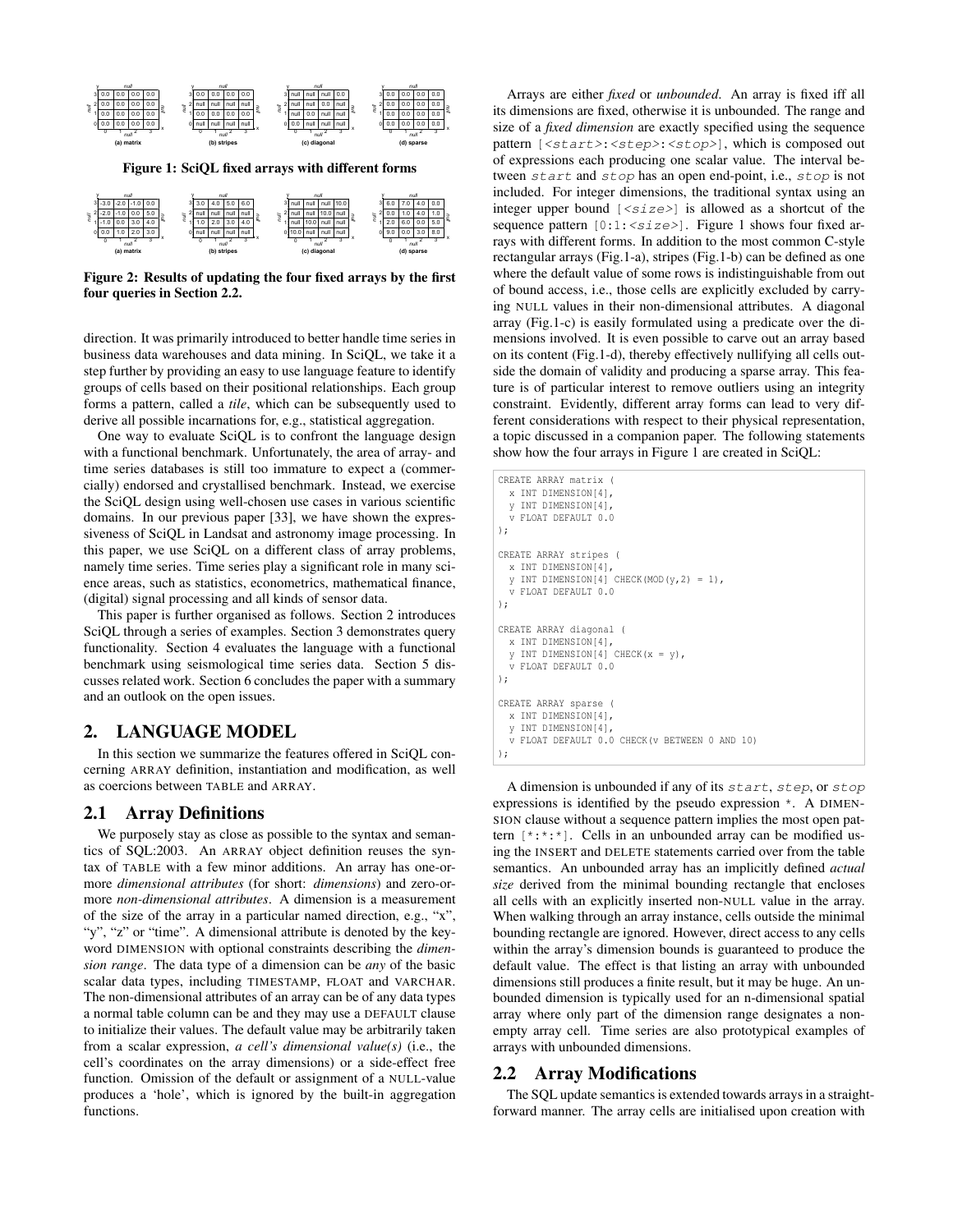the default values. A cell is given a new value through an ordinary SQL UPDATE statement. A dimension can be used as a bound variable, which takes on all its *dimension values* (i.e., valid values of this dimension) successively. A convenient shortcut is to combine multiple updates into a single guarded statement. The evaluation order ensures that the first predicate that holds dictates the cell values. The refinement of the array matrix is shown in the first query below. The cells receive a zero only in the case  $x = y$ . The remaining queries demonstrate setting cell values in the arrays stripes, diagonal and sparse, respectively. The results are shown in Figure 2.

UPDATE matrix SET v = CASE WHEN  $x > y$  THEN  $x + y$  WHEN  $x < y$  THEN  $x - y$  ELSE 0 END; UPDATE stripes SET  $v = x + v$ ; UPDATE diagonal SET  $v = v + 10$ ; UPDATE sparse SET  $v = MOD(RAND(), 16)$ ;

Assignment of a NULL value to an array cell leads to a 'hole' in the array, a place indistinguishable from the out of bounds area. Such assignments overrule any predefined DEFAULT clause attached to the array definition. For convenience, the built-in array aggregate operations SUM(), COUNT(), AVG(), MIN() and MAX() are applied to non-NULL values only.

Arrays can also be updated using INSERT and DELETE statements. Since all cells semantically exists by definition, both operations effectively turn into update statements. The DELETE statement creates holes by assigning a NULL value for all qualified cells. The INSERT statement simply overwrites the cells at posi-



ing and zero filling the last column of matrix.

tions as specified by the input columns with new values. Note that although the UPDATE, INSERT and DELETE statements do not change the existence of array cells, for unbounded arrays they may result in scaling the minimal bounding rectangle up/down. The three queries below together illustrate how to delete a column in the array matrix where  $x = 2$ , then shift the remaining columns, and (manually) set the last column of matrix to its default value. In the second and third queries, the  $x$  and  $y$  dimensions of the array matrix are matched against the projection columns of the SELECT statements. Cells at matching positions are assigned new values (see Figure 3).

```
DELETE FROM matrix WHERE x = 2;
INSERT INTO matrix SELECT x-1, y, v FROM matrix WHERE x > 2;
INSERT INTO matrix SELECT x, y, 0 FROM matrix WHERE x = 3;
```
# 2.3 Array and Table Coercions

One of the strong features of SciQL is to switch easily between a TABLE and an ARRAY perspective. Any array is turned into a corresponding table by simply selecting its attributes. The dimensions then form a compound primary key. For example, the matrix defined earlier becomes a table using the expression SELECT x, y, v FROM matrix or using a CAST operation like CAST(matrix AS TABLE). Note, that the semantics of an array leads to materialisation of all cells within the dimension bounds (or the minimal bounding rectangle for unbounded arrays), even if their values were

set to a non-NULL default. A selection excluding the user specified default values may solve this problem.

An arbitrary table can be coerced into an array if the column list of the SELECT statement contains the *dimension qualifiers* '[' and ']' around a projection column, i.e.,  $\lceil \langle \exp r \rangle \rceil$ . Here, the  $\langle \exp r \rangle$  is a  $\langle \co1$ umn name  $\rangle$  or a value expression. For instance, let mtable be the table produced by casting the array matrix to a table. It can be turned into an array by picking the columns forming the primary key in the column list as follows: SELECT [x], [y], v FROM mtable, or using the reverse cast operation CAST(mtable AS ARRAY( $x, y$ )). The result is an unbounded array with actual size derived from the dimension column expressions [x] and [y]. The default values of all non-dimensional attributes are inherited from the default values in the original table.

# 3. QUERY MODEL

From a query's perspective, querying a TABLE and an ARRAY are much alike. In both cases elements are selected based on predicates, joins, and groupings. The result of any query expression is a table unless the column list contains the dimension qualifiers ('[' and ']'). A novel way to use GROUP BY, called *tiling*, is introduced to improve structure based querying.

# 3.1 Cell Selections

| SELECT x, y, v FROM matrix WHERE v >2;                               |  |  |  |  |  |  |
|----------------------------------------------------------------------|--|--|--|--|--|--|
| SELECT [x], [y], v FROM matrix WHERE v >2;                           |  |  |  |  |  |  |
| SELECT $[T,k]$ , $[y]$ , v FROM matrix JOIN T ON matrix. $x = T$ .i; |  |  |  |  |  |  |

The examples above illustrate a few simple array queries. The first query extracts values from the array matrix into a table. The second one constructs a sparse array from the selection, whose dimensional properties are inherited from the result set. The dimension qualifiers introduce a new dimension range, i.e., a minimal bounding box is derived from the result set, such that the answers fall within its bounds. The last query shows how elements of interest can be obtained from both arrays and tables using an ordinary join expression. It assumes a table T with two (or more) columns, where the column  $\pm$  is of a numeric type and the column k may be of any scalar type. The expression extracts the subarray from matrix and sets the bounds to the smallest enclosing bounding box defined by the values of the columns T.k and y. The actual bounds of an array can always be obtained from the built-in functions MIN() and MAX() over the dimensions.

# 3.2 Array Slicing

An ARRAY object can be considered an array of records in programming language terms. Therefore, the language supports positional index access conforming to the order the dimensions are introduced in the array definition. All attributes (dimensional and non-dimensional) of interest should be explicitly identified. A range pattern, borrowed from the programming language arena, supports easy slicing over individual dimensions using the aforementioned sequence pattern [<start>:<step>:<stop>]. The range pattern is allowed in both the FROM and GROUP BY clauses. To illustrate this, we show a few slicing expressions over the arrays defined earlier (results are computed based on Fig. 2-a).

```
SELECT * FROM matrix[3][2];
-- yields: (3, 2, 5.0)
```

```
SELECT v FROM matrix[*][1:3];
```
 $-$  yields: (-1.0), (-2.0), (0.0), (-1.0), (3.0), (0.0), (4.0), (5.0)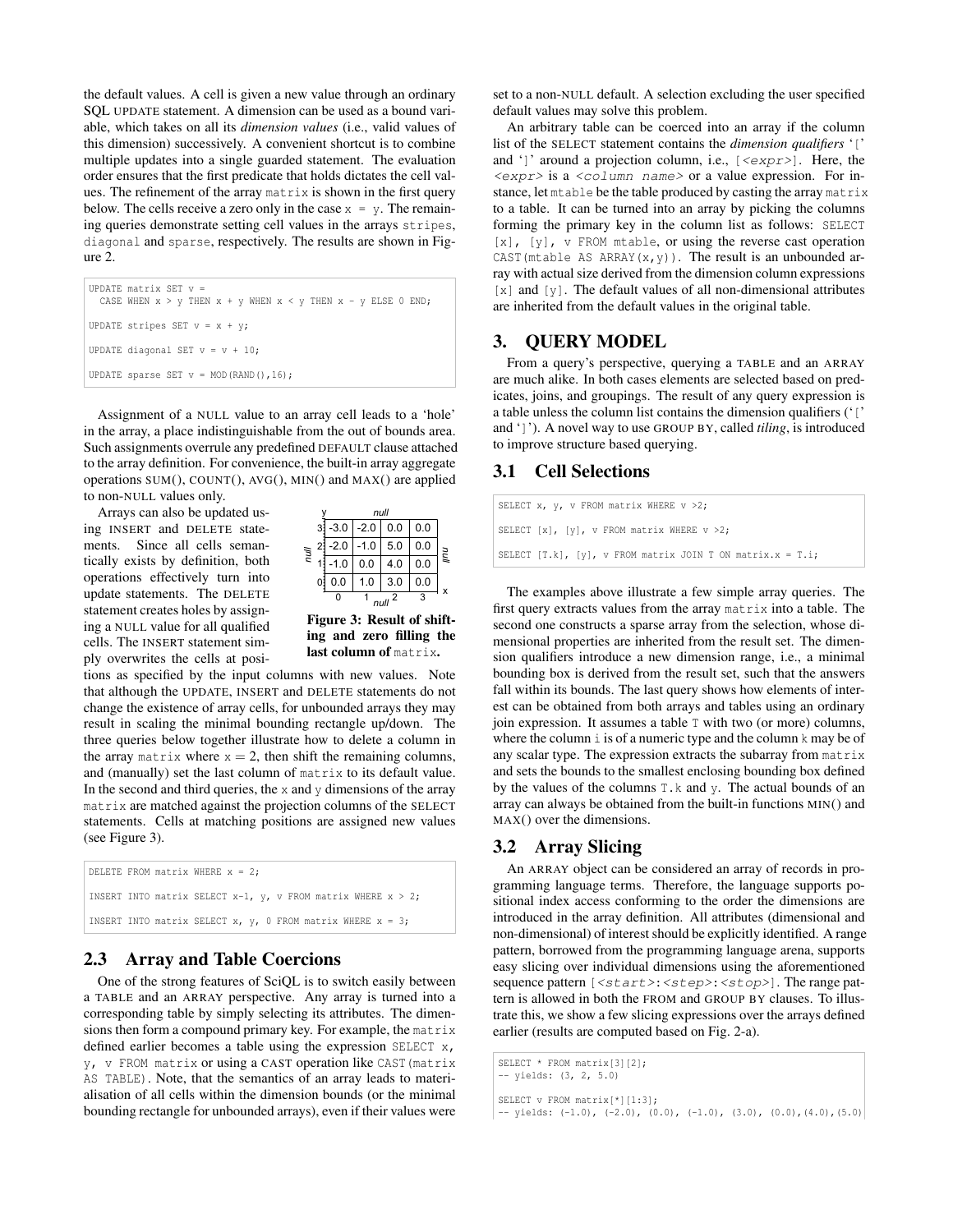```
SELECT v FROM matrix[0:2:4][0:2:4];
- yields: (0.0), (-2.0), (2.0), (0.0)
```
The SQL UPDATE statement is extended to take array expressions directly. This leads to a more convenient and compact notation in many situations. The bounds of the subarray are specified by a sequence pattern of literals. Again, a sequence of updates act as a guarded function. The array dimensions are used as bound variables that run over all valid dimension values. This is illustrated using the queries below:

```
UPDATE matrix SET matrix[0:2][*].v = v * 1.19;
UPDATE matrix SET matrix[x][*].v =
 CASE WHEN v < 0 THEN x WHEN v > 10 THEN 10 * x ELSE 0 END;
```
# 3.3 Array Views

A common case is to embed an array into a larger one, such that a zero initialised bounding border is created, or to shift a vector before moving averages are calculated. To avoid possible significant data movements, the array VIEW constructor can be used instead. The first two queries below illustrate an embedding, i.e., to transpose and shift an array, respectively. In the SELECT clause, the x and y columns are used to identify the cells in the vmatrix to be updated. The last example illustrates how the aforementioned example of shift with zero fill of a column (see Section 2.2, second query group) can be modelled as a view. Note that the results of all SELECT statements in the examples below are tables, thus in the third query, the ordinary SQL UNION semantics applies.

```
CREATE VIEW ARRAY vmatrix (
 x INT DIMENSION[-1:1:5],
 y INT DIMENSION[-1:1:5],
 w FLOAT DEFAULT 0.0
) AS
SELECT y, x, v FROM matrix;
CREATE VIEW ARRAY vector (
 x INT DIMENSION[-1:1:5],
 w FLOAT DEFAULT 0.0
) AS
SELECT A.x, (A.v+B.v)/2
FROM matrix AS A JOIN (SELECT x+1 AS x, v FROM matrix) AS B
    ON A, x = B, x;
CREATE VIEW ARRAY vmatrix2 (
 x INT DIMENSION[-1:1:5],
 y INT DIMENSION[-1:1:5],
 w FLOAT DEFAULT 0.0
) AS
SELECT x, y, v FROM matrix WHERE x < 2 UNION
SELECT x-1, y, v FROM matrix WHERE x > 2 UNION
SELECT x, y, 0.0 FROM matrix WHERE x = 3;
```
# 3.4 Aggregate Tiling

A key operation in science applications is to perform statistics on groups. They are commonly identified by an attribute or expression list in a GROUP BY clause. This value-based grouping can be extended to *structural grouping* for ARRAYs in a natural way. Large arrays are often broken into smaller pieces before being aggregated or overlaid with a structure to calculate, e.g., a Gaussian kernel function. SciQL supports fine-grained control over breaking an array into possibly overlapping tiles using a slight variation of the SQL GROUP BY clause semantics. Therefore, the attribute list is replaced by a parametrised series of array elements, called *tiles*. Tiling starts with an anchor point identified by its dimensional value(s), which is extended with a list of cell denotations relative



Figure 5: Results of computing AVG() over the tiles.

to the anchor point. The value derived from a group aggregation is associated with the dimensional value(s) of the anchor point.

Consider a  $4 \times 4$  matrix and tiling it with a  $2 \times 2$  matrix by extending the anchor point  $matrix[x][y]$  with structure elements  $matrix[x+1][y]$ ,  $matrix[x][y+1]$ , and  $matrix[x+1][y+1]$ . The tiling operation performs a grouping for every valid anchor point on the actual array dimensions. Figure 4-a shows the first four tiles created. The individual elements of a group need not belong to the domain of the array dimensions, but then their values are assumed to be the outer NULL value, which are ignored in the statistical aggregate operations. This way we break the matrix array into 16 overlapping tiles. The number can be reduced by explicitly calling for DISTINCT tiles. This leads to considering each cell for one tile only, leaving a hole behind for the next candidate tile. Furthermore, in this case all tiles with holes do not participate in the result set. This means that for irregularly formed tiles there is no guarantee that all array cells are taking part in the grouping. The dimension range sequence pattern can be used to concisely define all values of interest. The following queries create the tiles on matrix as depicted in Figure 4 (in the order from left to right). The query results are shown in Figure 5.

```
SELECT\left[\begin{smallmatrix} \texttt{X} \end{smallmatrix}\right], \left[\begin{smallmatrix} \texttt{Y} \end{smallmatrix}\right], \texttt{AVG} \left(\texttt{v}\right)FROM matrix
GROUP BY matrix[x:x+2][y:y+2];
\texttt{SELECT } [\texttt{x}], \; [\texttt{y}], \; \texttt{AVG} \left( \texttt{v} \right)FROM matrix
GROUP BY DISTINCT matrix[x:x+2][y:y+2];
SELECT [x], [y], AVG(v)
FROM matrix
GROUP BY matrix[x-1:x+1][y-1:y+1];
SELECT [x], [y], AVG(v)
FROM matrix[1:*][1:*]
GROUP BY DISTINCT matrix[x][y], matrix[x-1][y], matrix[x+1][y],
                             matrix[x][y-1], matrix[x][y+1];
```
A recurring operation is to derive check sums over array slabs. In SciQL this can be achieved with a simple tiling on, e.g., the x dimension. In this case, the anchor point is the value of x. For example:

SELECT [x], SUM(v) FROM matrix GROUP BY matrix[x][\*];

A discrete convolution operation is only slightly more complex. For, consider each element to be replaced by the average of its neighboring elements. The extended matrix *vmatrix* is used to calculate the convolution, because it ensures a zero value for all boundary elements. The aggregates outside the bounds [0:4][0:4] are not calculated by using an array slicing in the FROM clause.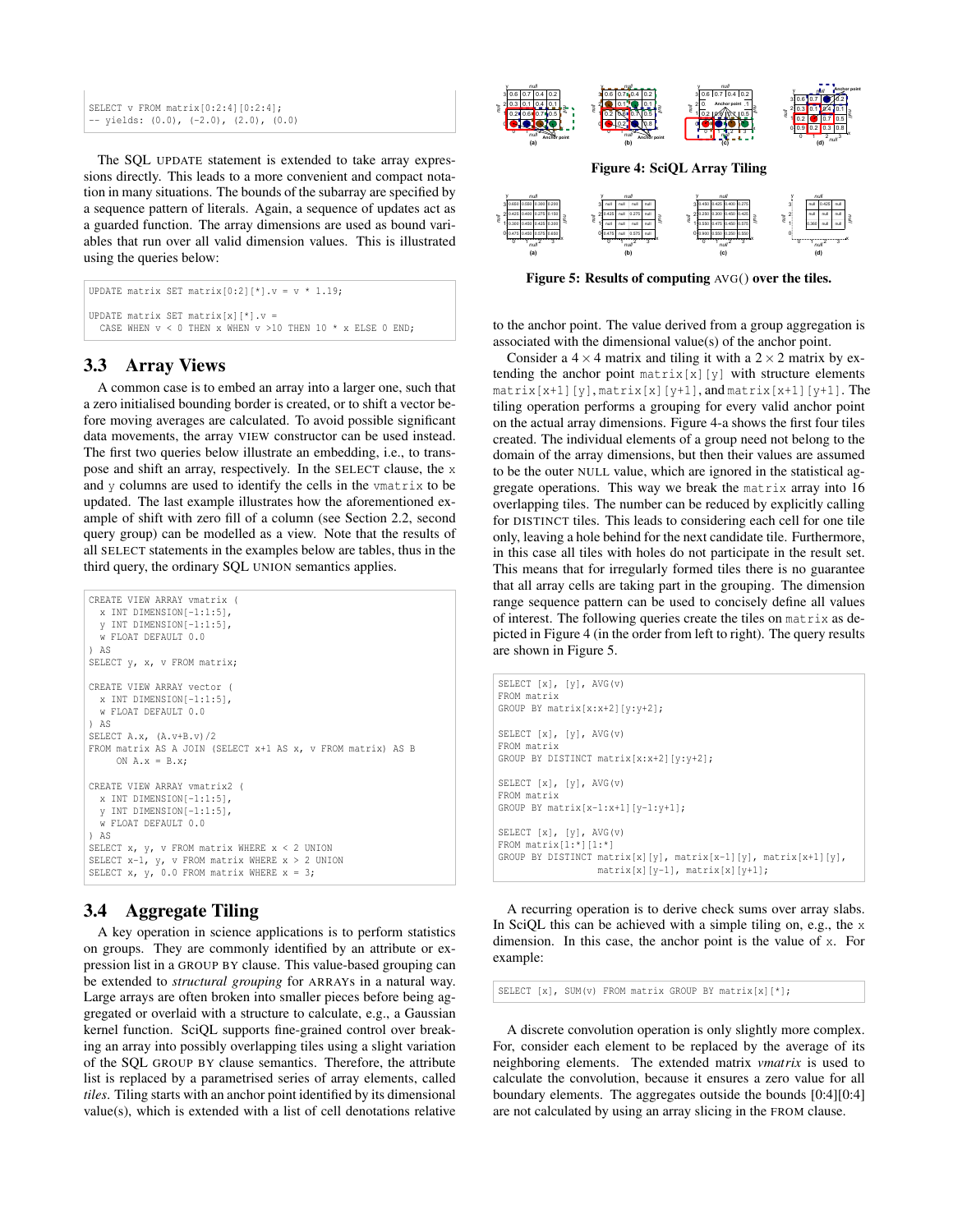SELECT  $[x], [y], NFG(v)$ FROM vmatrix[0:4][0:4] GROUP BY vmatrix[x-1:1:x+2][y-1:1:y+2];

Value based selection and structure based selection can be combined. An example is the nearest neighbor search, where the structure dictates the context over which a metric function is evaluated. Most systems dealing with feature vectors deploy a default metric, e.g., the Euclidean distance. The example below assumes such a distance function that takes an argument ?*V* as the reference vector. It generates a listing of all columns with the distance from the reference vector. Ranking the result produces the K-nearest neighbors.

```
SELECT x, distance(matrix, ?V) AS dist
FROM matrix
GROUP BY matrix[x][*] ORDER BY dist LIMIT 10;
```
Using the dimension values in the grouping clause permits complex structures to be defined. It generalises the SQL:2003 windowing functions, which are limited to aggregations over sliding windows with static bounds and shift count over a sequence. The SciQL approach can be generalised to support the equivalent of mask-based tile selections. For this we simply need a table with dimension values, which are used within the GROUP BY clause as a pattern to search for.

#### 4. TIME SERIES DATA PROCESSING

After introducing the main features of SciQL, we continue with illustrating its expressiveness as a time series language. Generally speaking, a time series is a sequence of data points with each point attached a time stamp. A time series can be *regular* or *irregular*. The data points in a *regular time series* are measured at successive times spaced at uniform time intervals. In the sciences, sensor data (e.g., temperature, ground motion and strain gauges) is often a regular time series, as it comes in as a continuous stream at a fixed rate. An *irregular time series* contains data points at successive times spaced at arbitrary time intervals. Sensor data with gaps is an irregular time series, in which the gaps typically indicate malfunctioning sensors. In the time series domain there does not exist a standardised functional test of expressiveness. Since the primary target of SciQL is the scientific domains, we take the data from seismology (an important scientific domain with a huge amount of time series data) as a yardstick. In this section, we first discuss how time series are supported by SciQL. Then we demonstrate how the typical operations of seismic signal processing can be easily and concisely phrased in SciQL.

# 4.1 Time Series

#### *4.1.1 Fixed Time Series*

If experiments are conducted at regular intervals, it is helpful to represent them as arrays indexed by the time stamps with a fixed stride. The SciQL language constructs allow for easy subsequent manipulations, such as interpolation and computing moving averages, without the need to resort to self-joins. The following query shows how SciQL is turned into a time series supporting language by simply choosing a temporal domain for at least one dimension:

```
CREATE ARRAY ts1 (
 time TIMESTAMP DIMENSION[TIMESTAMP '2011-01-01 09:00:00' :
                           INTERVAL '1' MINUTE :
                           TIMESTAMP '2011-01-01 10:00:00'],
 data FLOAT DEFAULT 0.0
);
```
The data type of the time dimension is a TIMESTAMP and its increment is a temporal interval unit, e.g., a minute. This example creates a fixed time series array. The two statements in the following example are semantically identical, namely, they all populate the array with five values starting from the first cell with a step size of 2, overwriting the default values of these cells. Note, that they explicitly identify the cells whose values should be overwritten.

```
INSERT INTO ts1 VALUES
  ('2011-01-01 09:00', 0.7793), ('2011-01-01 09:02', 0.9076),
  ('2011-01-01 09:04', 0.2267), ('2011-01-01 09:06', 0.2094),
  ('2011-01-01 09:08', 0.1295);
UPDATE ts1 SET ts1['2011-01-01 09:00': INTERVAL '2' MINUTE :
                   '2011-01-01 09:10'].data =
  (0.7793), (0.9076), (0.2267), (0.2094), (0.1295);
```
Insertions with explicit time values may contradict the definition of the time dimension. If the value is before start or after stop, the insertion is ignored. If the value is inside of the [start, stop) interval, but does not match any of the values defined by the temporal unit step, we apply *gridding*. That is, the data value will be inserted into a cell which dimensional values are the closest to the original timestamp. In the following query, the value of 47.00008 seconds will be rounded to 1 minute, so that the value 0.9216 is inserted into the cell with dimensional value of '2011-01- 01 09:01':

INSERT INTO ts1 VALUES ('2011-01-01 09:00:47.00008', 0.9216);

#### *4.1.2 Unbounded Time Series*

In many cases not all constraints of a time dimension are known in advance. For instance, a time series of the waveforms produced by a seismic sensor may only have a start time stamp but no stop time stamp, because once the measurement has started, it continues as long as possible. Moreover, sensor data often contains time gaps even if the sample rate is known beforehand, so it might not be desirable to enforce a step size in such time series, which can cause losing information about the gaps. This is where time series with unbounded (time) dimensions come in handy. The examples below show several variants of the ts1 defined above with some or all of the constraints start, step or stop omitted. The arrays ts3, ts4, and ts5 do not carry a step size, which means that any event time stamp up to a microsecond difference would be acceptable (microsecond is the smallest unit for a time stamp in SQL:2003). The dimensions here merely enforce an event order.

```
CREATE ARRAY ts2 (
 time TIMESTAMP DIMENSION[TIMESTAMP '2011-01-01 09:00:00' :
                           INTERVAL '1' MINUTE : *],
 data FLOAT DEFAULT 0.0
);
CREATE ARRAY ts3 (
 time TIMESTAMP DIMENSION[TIMESTAMP '2011-01-01 09:00:00' : * :
                           TIMESTAMP '2011-01-01 10:00:00'],
 data FLOAT DEFAULT 0.0
);
CREATE ARRAY ts4 (
 time TIMESTAMP DIMENSION[TIMESTAMP '2011-01-01 10:00:00': * : *],
 data FLOAT DEFAULT 0.0
);
CREATE ARRAY ts5 (
 time TIMESTAMP DIMENSION,
 data FLOAT DEFAULT 0.0
);
```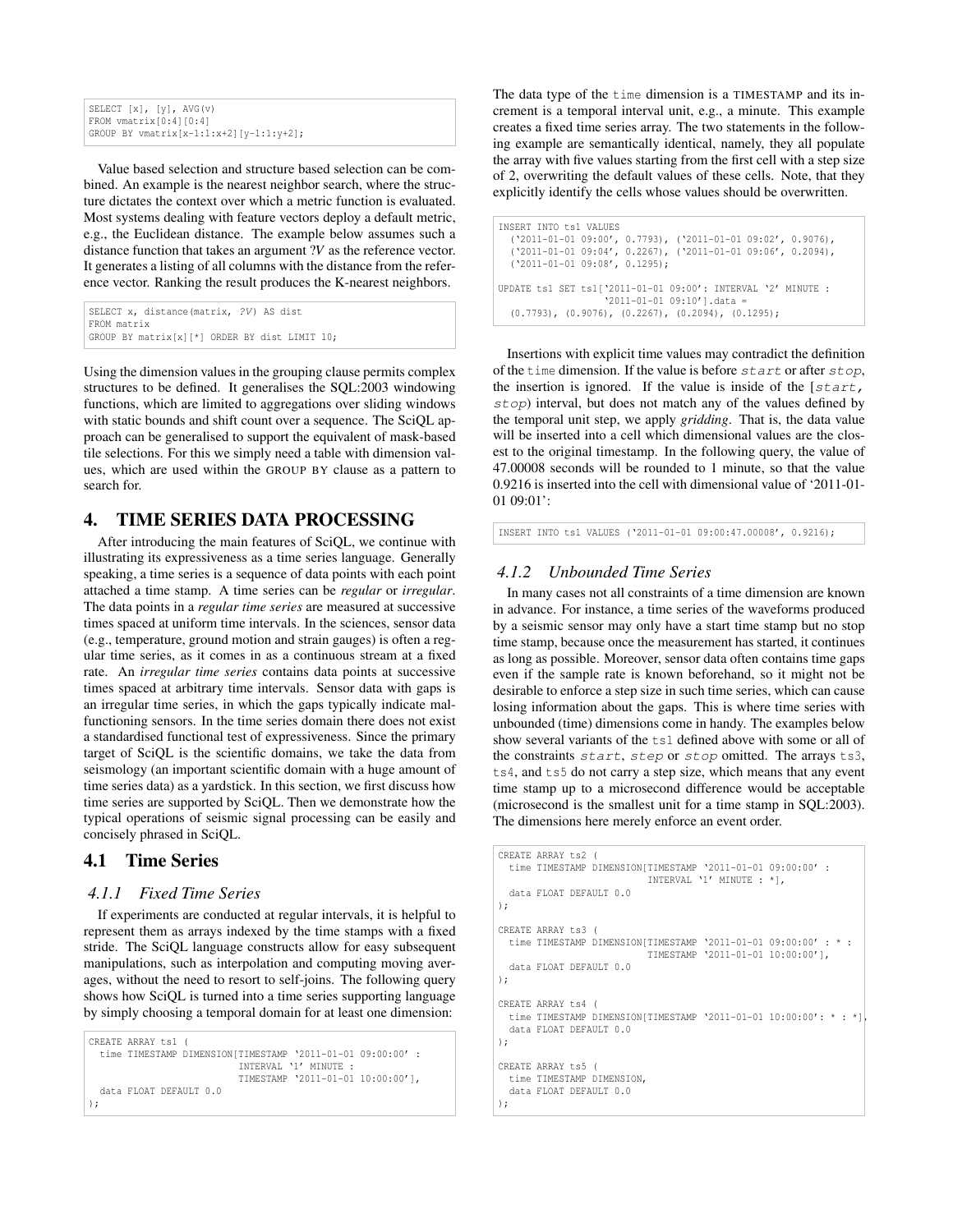Compared with fixed time series, inserting values into an unbounded time series without explicitly specifying the cell indices has several semantic differences. Basically, the values can be inserted at *any* positions satisfying the partial constraints of the time dimension in the array definition, as long as the relative order among the values is preserved. However, this operation can be made more deterministic by using the available constraints. Unbounded time series can be divided into the following classes, based on the absent dimension constraint(s): *i)* one end of the dimension range (i.e., start or stop); *ii)* both ends of the dimension range; *iii)* the step size; *iv)* one end of the dimension range and the step size; and  $v$ ) all constraints. The first class is easy to handle. Consider the query:

```
INSERT INTO ts2 VALUES
  (0.7793), (0.9076), (0.2267), (0.2094), (0.1295);
```
Since the array ts2 has a start and step for its time dimension, the values are inserted into the first five cells of the array (if the start was omitted, the last five cells are chosen), i.e., at the timestamps '2011-01-01 09:00', '2011-01-01 09:01', ..., '2011-01-01 09:04', overwriting any existing values at these positions. If both ends of the dimension ranges are omitted (class *ii)*), we take the current time now(), rounded to the granularity of the step size, as the starting position for insertions. When the step size is omitted (class *iii)*), we use the smallest unit of the dimension data type as the default step size. In case of timestamp, it is the microsecond. Thus, the query:

```
INSERT INTO ts3 VALUES
  (0.7793), (0.9076), (0.2267), (0.2094), (0.1295);
```
produces the time series (('2011-01-01 09:00:00.000000', 0.7793), ..., ('2011-01-01 09:00:00.000004', 0.1295)). To handle the unbounded time series of the classes  $iv$ ) and  $v$ ), we combine the rules used for the first three classes. For instance, to handle the query:

```
INSERT INTO ts5 VALUES
  (0.7793), (0.9076), (0.2267), (0.2094), (0.1295);
```
we take the value of now() as the start position and microsecond as the step size.

#### *4.1.3 Interpolation*

Applications often assume values at regular time intervals, while the available measurement time series may have gaps of missing values or values taken at irregular time intervals. In such cases interpolation can be used to provide approximate values at regular time steps. Consider the irregular time series  $ts4$  set by the following query:

```
INSERT INTO ts4 VALUES
  ('2011-01-01 09:00', 0.28), ('2011-01-01 09:02', 0.36),
  ('2011-01-01 09:05', 0.52);
```
The interpolation can be formulated in SciQL as follows. First, we create a fixed time series with the desired regular step, for instance 1 minute:

```
CREATE ARRAY heartbeat (
 time TIMESTAMP DIMENSION[TIMESTAMP '2011-01-01 09:00' :
                           INTERVAL '1' MINUTE :
                           TIMESTAMP '2011-01-01 10:00'],
 data FLOAT DEFAULT NULL
);
```
The next step is to compute and insert the interpolated values at the regular time steps. To make the discussion concrete, we will use linear interpolation to compute the approximate data values:

```
INSERT INTO heartbeat
 SELECT hb.time,<br>irr.data +
                    (hb.time - irr.time)(irr[NEXT(irr, irr.time)].data - irr.data) /
                     (NEXT(irr, irr.time) - irr.time)
 FROM heartbeat AS hb, ts4 AS irr
  WHERE hb.time >= irr.time AND hb.time <= NEXT(irr, irr.time);
```
The above query matches the time value in the regular time series with the nearest preceding and following values in the time dimension of the irregular time series. The built-in function NEXT() takes an array name and a value for each of its dimension, only one in this example, and returns the nearest following value in the major dimension of the array. The time series heartbeat contains the non-NULL values: (('2011-01-01 09:00', 0.28), ('2011-01-01 09:01', 0.32), ('2011-01-01 09:02', 0.36), ('2011-01-01 09:03', 0.413), ('2011-01-01 09:04', 0.466), ('2011-01-01 09:05', 0.52)). Note, that the data values will remain NULL outside of the time interval covered by the irregular time series.

#### 4.2 Seismic Use Cases

In seismology, SEED (Standard for the Exchange of Earthquake Data)  $[48]$  is the most widely $\hat{A}$  aused international standard file format for the exchange of waveform data among global broadband seismograph networks. The SEED standard defines a format for digital data measured at one point in space and at equal intervals of time. A SEED volume consists of a number of ASCII *control headers* followed by a number of binary *data records*, i.e., the waveform time series. The control headers contain, among others, all the configuration and identification information for the station and all its instruments, and meta information of the data records stored in this SEED volume. Each data record contains both a raw waveform data stream produced by one station and auxiliary information of this data stream, e.g., start time and sample rate. In SciQL, all waveform data streams from multiple stations can be stored in one two-dimensional array, as shown below. For simplicity, we assume each station produces one waveform data stream. In reality, a seismic station contains three channels (to measure the ground movement in three different directions) with each channel producing one waveform data stream. Separating data streams from different channels merely adds one more integer dimension in the array MSeed.

```
CREATE ARRAY MSeed (
 station VARCHAR(5) DIMENSION['0' : * : 'ZZZZZ'],
 time TIMESTAMP DIMENSION,
 data FLOAT
);
```
Since each seismic station has an unique identifier consisting of up to five characters (upper case letters and the digits  $0 - 9$ ), the station IDs is denoted using an unbounded dimension of the type VARCHAR, which uses the lexical order. Finally, an unbounded time dimension is defined for the waveform data. The time dimension does not carry any constraints, because each waveform data stream can have a different start/stop time and sample rate, a station can change its sampling rate over time, and the waveform data can have arbitrary time gaps.

The meta data in the SEED volume is stored in normal tables, of which an excerpt is shown below. The station dimension in the MSeed array also acts as foreign keys pointing to the tables where the meta data is stored (not all attributes are shown):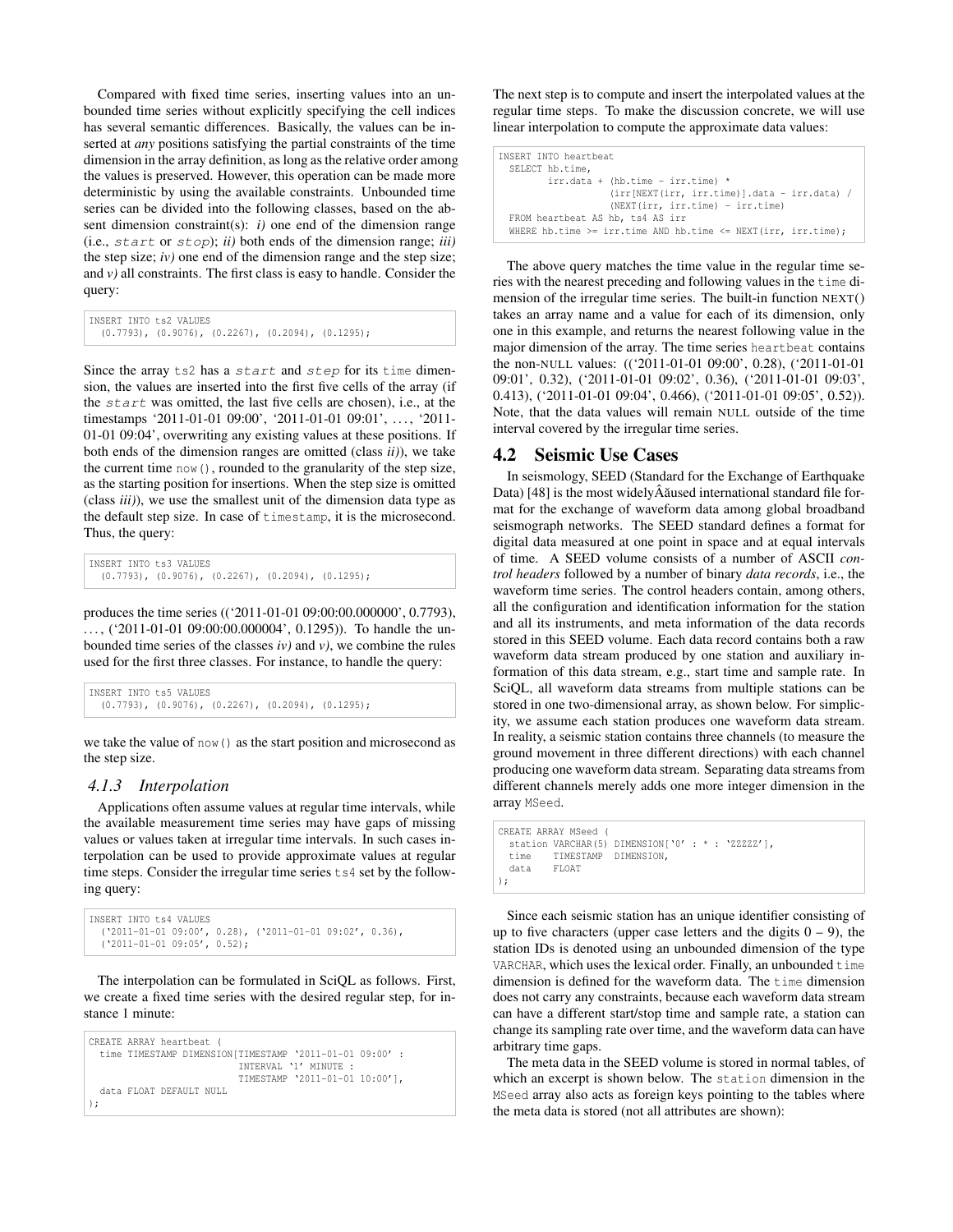| 14362           | f:4:3[6]2       | 4362             | 14362            | 14362              | 143.62          |
|-----------------|-----------------|------------------|------------------|--------------------|-----------------|
| $g$ 1 $517$     | g[1]57          | ا 15 ت<br>91 1   | g 1 5 7          | $\sqrt{577}$<br>gi | $15$ 7<br>g i 1 |
| (1)             | (2)             | (3)              | (4)              | (5)                | (6)             |
| $n = -3$        | $n = -2$        | $n = -1$         | $n = 0$          | $n = 1$            | $n = 2$         |
| $m = 3$         | $m = 2.3$       | $m = 1, 2, 3$    | $m = 0, 1, 2$    | $m = 0.1$          | $m = 0$         |
| $f \star g = 2$ | f $\div$ g = 16 | f $\star$ g = 47 | f $\star$ g = 61 | f $\star$ g = 41   | $f * g = 28$    |

Figure 6: All iterations of computing the cross-correlation of two sequences  $f$  and  $g$  of sizes 4 and 3, respectively

CREATE TABLE Station ( VARCHAR (5) PRIMARY KEY, id latitude DEC, longitude DEC. altitude DEC.  $\mathbf{H}$ 

In the remainder of this section we illustrate the expressiveness of SciQL using several essential operations in seismic data analysis, such as event detection, cross-correlation, and convolution.

#### $4.2.1$ **Events Detection**

When studying seismic data, one of the first information a seismologist wants to obtain is whether the waveform contains any interesting seismic events, and then cut off short pieces of the waveform (e.g., 3 minutes) around the events for further analysis. One method to detect seismic events is based on the ratio of Short Term Averaging / Long Term Averaging, e.g., STA of 2 seconds and LTA of 15 seconds. To reduce noise the mean of each time series in MSeed is first removed. The query below subtracts from each data point in the array MSeed the mean of its containing time series. Inserting the new value into the same cell in MSeed overwrites the existing value.

```
INSERT INTO MSeed
 SELECT station, time,
         (data - AVG (MSeed [station] [*].data)) AS data
 FROM MSeed;
```
The next step, computing the STA/LTA ratio, is straightforward with the SciQL tiling feature. If the ratio is larger than the threshold delta, a tuple is added to the Event table:

```
CREATE TABLE Event (
 id INT NOT NULL UNIQUE AUTO_INCREMENT,
 station VARCHAR(5).
 time TIMESTAMP.
 ratio FLOAT.
 PRIMARY KEY (station, time)
\mathcal{E}INSERT INTO Event (station, time, ratio)
 SELECT A.station, A.time, AVG(A.data)/AVG(B.data) AS ratio
 FROM MSeed AS A, MSeed AS B
 WHERE A.station = B.station AND A.time = B.time
 GROUP BY A[station] [time - INTERVAL '2' SECOND : time],
           B[station][time - INTERVAL '15' SECOND : time]
 HAVING AVG(A.data)/AVG(B.data) > ?delta;
```
Unfortunately, the events detected by this simple STA/LTA algorithm contain many events not associated to an earthquake (they could have been caused by a cow passing by). The false positives have to be filtered out. This can be done by checking events detected by neighbouring stations (see table Neighbours below), because a real seismic event should be detected by multiple stations with time delays within some known ranges (i.e., between mindelay and maxdelay) and some strength reduction of the seismic wave (i.e., weight).

```
-- detect isolated errors by direct environment
   using wave propagation statics
CREATE TABLE Neighbours (
  stal VARCHAR(5),
  sta2 VARCHAR(5).
  mindelay INTERVAL SECOND,
  maxdelay INTERVAL SECOND,
  weight FLOAT
\mathcal{E}-- detect false positives:
DELETE FROM Event WHERE id NOT IN (
  SELECT A.id
  FROM Event AS A, Event AS B, Neighbours AS N
  WHERE A.station = N.stal
    AND B.\text{station} = N.\text{sta2}AND B.time BETWEEN A.time + N.mindelay AND A.time + N.maxdelay
    AND A. ratio > B. ratio * N. weight):
```
After having removed the false positives detected above from the Event table, smaller time series are retrieved from the original array and passed to some (external) UDFs for further analysis:

```
SELECT myfunction(A[station].*)
FROM MSeed AS A, Event AS B
WHERE A.station = B.station AND A.time = B.time
GROUP BY DISTINCT A[station][time - INTERVAL '1' MINUTE :<br>GROUP BY DISTINCT A[station][time - INTERVAL '2' MINUTE];
```
#### 4.2.2 Digital Signal Processing

Cross-correlation, convolution and Fourier transformation are fundamental operations in (seismological) Digital Signal Processing (DSP) [54]. They are provided as standard functions in many mathematical libraries, such as Matlab, Octave and Sage. Those functions can be easily hooked up in SciQL as external UDFs. However, to better utilise the query processing and optimisation facilities of DBMSs, one should be able to directly phrase these operations in queries. In SciQL this is easy, as all necessary features are present.

Cross-correlation is one of the most commonly used operations in seismology, much like the join operations in database systems. In DSP, cross-correlation measures the similarity of two waveforms as a function of a time-lag applied to one of them. For two finite sequences  $f$  and  $g$  of real numbers, their cross-correlation is defined as:

$$
(f \star g)[n] \stackrel{def}{=} \sum_{m=-\infty}^{\infty} f[n]g[n+m]
$$

To compute  $f \star g$ , one maps the sequences onto a two-dimensional plane with  $x$ - and  $y$ - axes, with  $g$  being fixed on the plane. Then, the sequence f is slided along the x axes from  $-\infty$  to  $\infty$ . Wherever the two sequences intersect, compute the product of all intersecting value pairs and sum all products up. Figure 6 shows an example of computing the cross-correlation of two sequences containing respectively 4 and 3 items. In SciQL,  $f \star g$  can be expressed as shown below. The query assumes two one-dimensional arrays F and G (e.g., time series around the events detected previously), each with an integer dimension pos (since the time stamps do not play a role in cross-correlation) and one FLOAT non-dimensional attribute val. The results of cross-correlating F and G are stored in the array CrCorr, which has an integer dimension with the values of  $n$ . For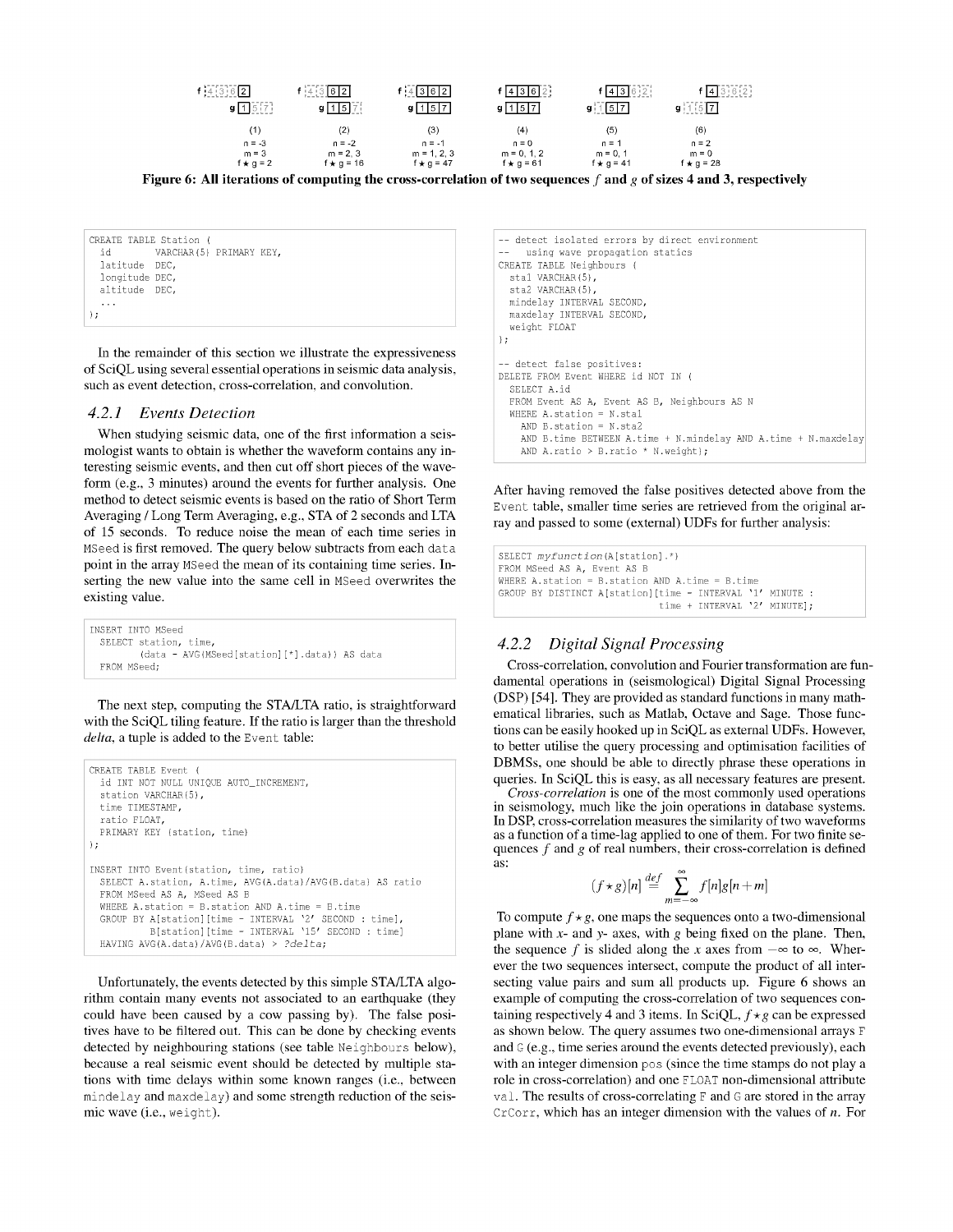each cell of CrCorr, the query takes the intersecting slices of F and G (in the GROUP BY clause) to compute the products and sum. The built-in functions MIN() and MAX() return the smaller/larger value of its two parameters, which are used to prevent array slicing from going out of the dimension bounds.

```
DECLARE fmin INT, fmax INT, fcnt INT, gmin INT, gcnt INT, n INT;
SET fmin = SELECT MIN(pos) FROM F;
SET fmax = SELECT MAX(pos) FROM F;
SET fcnt = SELECT COUNT(*) FROM F;
SET gmin = SELECT MIN(pos) FROM G;
SET gcnt = SELECT COUNT(*) FROM G;
SET n = -fmax:CREATE ARRAY CrCorr (
 idx INT DIMENSION[n:1:gcnt],
 val FLOAT DEFAULT 0.0
);
INSERT INTO CrCorr
 SELECT C.idx, SUM(F.val * G.val)
  FROM F, G, CrCorr AS C
 GROUP BY F[MAX(fmin, -C.idx) : MIN(fcnt, gcnt-C.idx)],
           G[MAX(gmin, C.idx) : MIN(gcnt, fcnt+C.idx)];
```
Computing the *convolution* of two sequences *f* ∗ *g* is another important operation in seismology. It is used in, e.g., design and implementation of Finite Impulse Response filters in DSP. Convolution differs from cross-correlation only in *one step*, namely, the sequence *f* is first reversed before it is slided. Sequence reversing in SciQL is captured by a slicing with negative step size, stored as an array view Fr. The following query computes the convolution of F and G and stores the results in Conv (variables are borrowed from the cross-correlation example).

```
CREATE VIEW ARRAY Fr (
 pos INT DIMENSION[fmin:1:fmax],
 val FLOAT
) AS
SELECT val FROM F[fmax:-1:fmin];
CREATE ARRAY Conv (
 idx INT DIMENSION[n:1:gcnt],
 val FLOAT DEFAULT 0.0
);
INSERT INTO Conv
 SELECT C.idx, SUM(Fr.val * G.val)
 FROM Fr, G, Conv AS C
 GROUP BY Fr[MAX(fmin, -C.idx) : MIN(fcnt, gcnt-C.idx)],
           G[MAX(gmin, C.idx) : MIN(gcnt, fcnt+C.idx)];
```
The *discrete Fourier transform* (DFT) is a mathematical operation that transforms a discrete sequence in the time domain into its frequency domain representation. Since the output (sequence) of a DFT always contains complex numbers, a data type not supported by SQL:2003, we discuss here how the *real DFT* can be written in SciQL. The real DFT is a version of the discrete Fourier transform that uses real numbers to represent both the input and output signals. Given a sequence of  $\tilde{N}$  real numbers  $x[i]$ , where  $i = 0, \dots, N-1$ , the real DFT transforms it into two sequences of  $N/2$  real numbers  $ReX[k]$  and  $ImX[k]$ , where  $k = 0, \dots, N/2$ .  $ReX[k]$  and  $ImX[k]$  are computed as the following:

$$
ReX[k] = \sum_{i=0}^{N-1} x[i]cos(2\pi ki/N) \qquad ImX[k] = -\sum_{i=0}^{N-1} x[i]sin(2\pi ki/N)
$$

That is, the real DFT decomposes signals  $x[i]$  in time domain into a sine wave *ImX*[*k*] and a cosine wave *ReX*[*k*] in frequency domain. This formula can be directly expressed in SciQL. Consider the array F defined above, the query below computes its real DFT transformation into the cosine wave *ReX*[*k*]. The results are stored in the new array DFTRe, which has an integer dimension with values of *k* representing the frequencies.

```
DECLARE N INT;
SET N = SELECT COUNT(*) FROM F;
CREATE ARRAY DFTRe (
 k INT DIMENSION[0:1:N/2+1],
 val FLOAT DEFAULT 0.0
);
INSERT INTO DFTRe
 SELECT k, SUM(F.val * COS(2*PI()*k*pos/N))
 FROM DFTRe AS D, F
 GROUP BY D[k], F[*];
```
In this section, we discussed ways to represent time series with different properties and showed how routine DSP operations on time series can be formulated in SciQL. Although the operations addressed are not exhaustive, they are sufficient to show the power of SciQL in array oriented data processing. The structural grouping feature provides large flexibility to carve out a slab of an array for further processing. Note that we only concentrate on querying time series at the language level. Efficient processing of the queries discussed is part of ongoing implementation work. For instance, Fast Fourier Transform algorithms [9] should be considered to speed up the DFT computation.

# 5. RELATED WORK

The need for convenient data management systems to efficiently store, query and manipulate scientific data has been generally recognized. Much research has been done on identifying the specific requirements of scientific data management and the missing features that keep the scientists from using DBMS. Already in the 80's, Shoshani et al. [52] identified common characteristics among the different scientific disciplines. The subsequent paper [53] summarizes the research issues of statistical and scientific databases, including physical organisation and access methods, operators and logical organization. Application considerations led Egenhofer [17] to conclude that SQL, even with various spatial extensions, is inappropriate for the geographical information systems (GIS). Similar observations were made by e.g., Davidson in [14] on biological data. Maier et al. [39] injected "a call to order" into the database community, in which the authors stated that the key problem for the relational DBMSs to support scientific applications is the lack of support for ordered data structures, like multidimensional arrays and time series. The call has been well accepted by the community, considering the various proposals on DBMS support (e.g., [6, 8, 56, 12, 21, 34, 50]), SQL language extensions (e.g., [5, 35, 45]) and algebraic frameworks (e.g., [12, 56, 37, 41]) for ordered data.

The precursors of SQL:1999 proposals for array support focused on the ordering aspect of their dimensions only. Examples are the sequence languages SEQUIN [50] and SRQL [45]. SEQUIN uses the abstract data type functionality of the underlying engine to realize the sequence type. SRQL is a successor of SEQUIN which treated tables as ordered sequences. SRQL extends the SQL FROM clauses with GROUP BY and SEQUENCE BY to group by and sort the input relations. Both systems did not consider the shape boundaries in their semantics and optimisation schemes. AQuery [35] inherits the sequence semantics from SEQUIN and SRQL. However, while SEQUIN and SRQL kept the tuple semantics of SQL, AQuery switched to a fully decomposed storage model.

Query optimisation over array structures led to a series of attempts to develop a multidimensional array-algebra, e.g., AML [41], AQL [37] and RAM [56]. Such an algebra should be simple to reason about and provide good handles for efficient implementations. AML focuses on decomposing an array into slabs, applying functions to their elements, and finally merging slabs to form a new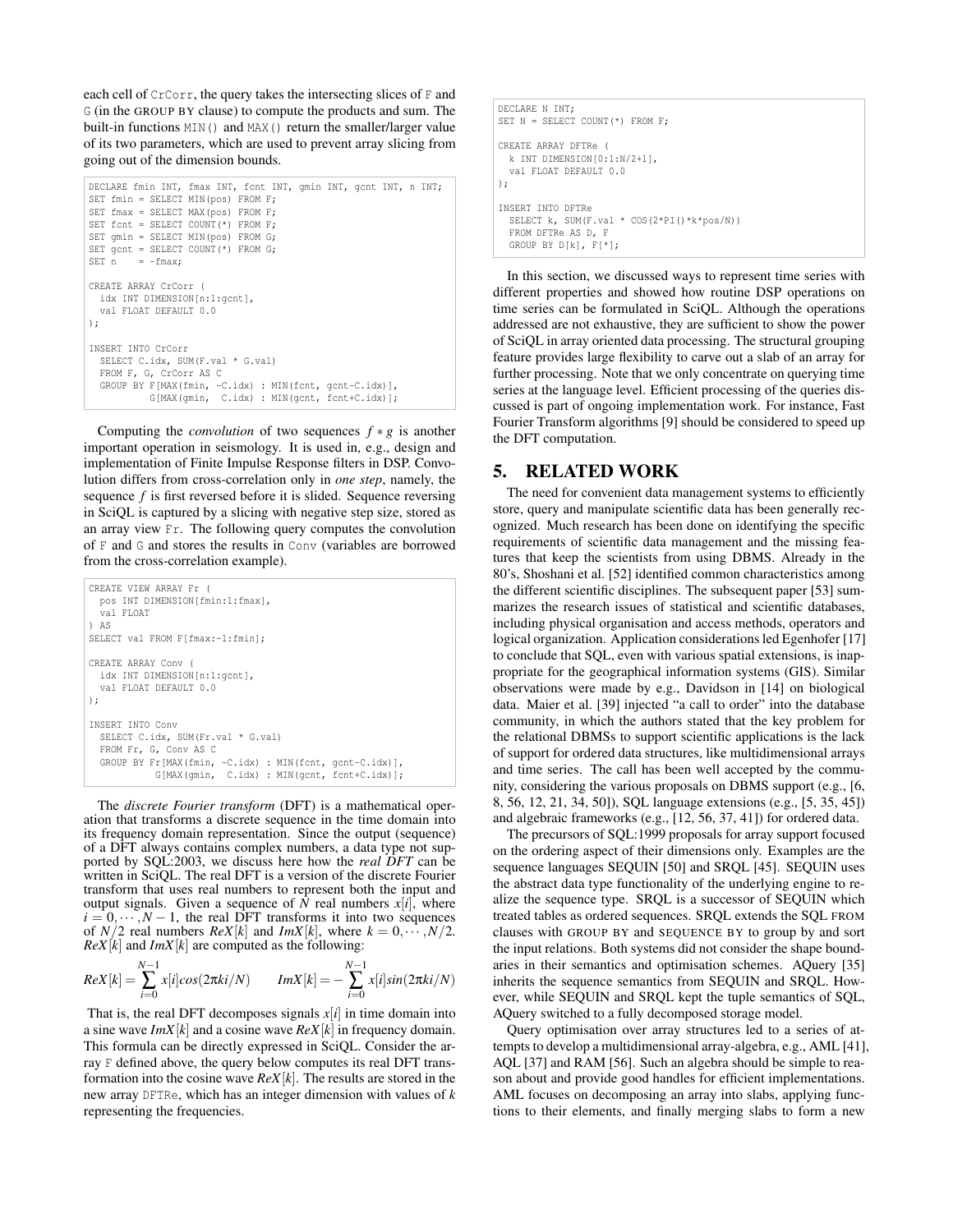array. AQL is an algebraic language with low-level array manipulation primitives. Four array-related primitives (two for creation, one for subscripting and one for determining shapes) plus auxiliary features, e.g., conditionals and arithmetic operations, allow application-specific array operations to be defined within AQL. The user specifies an algebraic tree with embedded UDF calls. Neither AML nor AQL provides a declarative mechanism to define the order the queries manipulate data. Comparing with array algebras, SciQL has a much more intuitive approach where the user focuses on the final structure.

RAM [56] is a proposal for flexible representation of information retrieval models in a single multidimensional array framework. It introduces an array algebra language on top of MonetDB [7] and is used as the "gluing layer" for DB+IR applications. RAM defines a set of basic array algebra operators, including MAP, APPLY, AGGREGATE, CONCAT, etc. Queries in RAM are compiled by the front-end into an execution plan to be executed by the MonetDB kernel. RAM does not support a declarative language such as SQL. SRAM [12] is a following up of RAM that pays special attention to efficient storing and querying of *sparse arrays* in relational DBMS.

Despite the abundance of research effort, few systems can handle sizable arrays efficiently. A good example is RasDaMan [6], which is a domain-independent array DBMS for multidimensional arrays of arbitrary size and structure. It has completely been designed in an object-oriented manner. It follows the classical twotier client/server architecture with query processing done completely within the server. Arrays are decomposed into chunks, which form the unit of storage and access. The chunks are stored as BLOBS, so (theoretically) it can be ported to any DBMS supporting BLOBs. The RasDaMan server acts as a middleware, mapping the array semantics to a simple "set of BLOB" semantics. RasDaMan provides an SQL-92 based query language RasQL [5] to manipulate raster images using foreign function implementations. It defines a compact set of operators, e.g., MARRAY creates an array and fills it by evaluating a given expression at each cell; CONDENSE aggregates cell values into one scalar value; SORT slices an array along one of its axes and reorders the slices. RasQL queries are executed by the RasDaMan server, after the necessary BLOBs have been retrieved from the underlying DBMS.

The approaches taken by RAM and RasDaMan have a common drawback: arrays are black boxes to the underlying DBMS. This means that RAM and RasDaMan cannot fully benefit from the query execution facilities provided by the underlying DBMS. Contrary, the underlying DBMS is not aware of the specific array properties, missing opportunities for query optimization.

A recent attempt to develop an array database system from scratch is undertaken by the SciDB group [55]. Its mission is the closest to SciQL, namely, building an array DBMS with tailored features to fit exactly the need of the science community. The work of SciDB has focused on an efficient distributed architecture for array query processing ([13], [8]), in which arrays are vertically partitioned and divided into overlapping chunks (or slabs). At the language level, SciDB (version 0.75) supports both a declarative Array Query Language (AQL) and an Array Functional Language (AFL) [46](note that SciDB's AQL is unrelated with the earlier work on the algebraic language AQL [37]). AQL supports a subset of SQL features with extensions allowing creating arrays with named dimensions. Only integer typed dimensions are supported and the users should specify how the array should be divided into chunks when creating an array. Most array manipulation features are defined in the AFL by means of functional operators, e.g., SLICE, SUBSAMPLE, SJOIN, FILTER and APPLY. Compared with AQL and AFL, SciQL takes language design a step further by proposing a seamless integration

with SQL:2003 syntax and semantics.

Various database researchers have embarked on scientific applications that call for an array query language. PostgreSQL allows columns of a table to be defined as variable-length multidimensional array. Arrays of built-in type, enum type, composite type and user-defined base type can all be created. Basic arithmetic operators on arrays and simple slicing, i.e., integer indexes always increased by 1, are supported. Unfortunately, PostgreSQL has followed the SQL standard to use anonymous dimensions, a limitation that has been disputed by the science community [47]. AQuery [35] integrates table and array semantics into one kind of ordered entities *arrables*, a.k.o column store where the index is kept. An arrable's ordering can be defined at creation time using an ORDERED BY clause, which can be also altered per query, using an ASSUMING ORDER clause. Array access is supported with a few functions, e.g., first(<N>, <col>) and last(<N>, <col>).

Much research work has been done on time series data processing in the areas such as financial statistics [40, 18], (multimedia) image processing [30] and data mining [2, 30, 29]. Existing research work has been focused on algorithms for, e.g., similarity searching (using distance algorithms) [10, 25, 57, 11, 16, 1], pattern detection or matching [44, 19, 59, 28, 24], classification [58, 3, 36, 26], indexing [51, 31, 57] and compressing [18, 27, 32]. Our work at the language level is orthogonal to the existing techniques for, e.g., similarity searching, pattern matching and classification, while we might benefit from existing work on indexing and compressing when implementing SciQL. Nevertheless, many issues are still left open. Very little work has been done on using DBMSs for time series data processing, because it has been generally realised that scientific operations are difficult to be expressed in SQL and inefficient to evaluate [15, 49]. Existing techniques have in general only shown their usefulness for small time series [38]. [51] might be the only work that tries to tackle time series towards terabytes (up to 750GB). Thus, it is unknown how well the existing techniques will perform when dealing with terabytes and larger scale of time series.

# 6. SUMMARY AND FUTURE WORK

In this paper we have introduced SciQL, a query language for scientific applications and its use in querying time series. SciQL has been designed to lower the entry fee for scientific applications to use a database system. The language stands on the shoulders of many earlier attempts. SciQL preserves the SQL:2003 flavor using a minimal enhancements to the language syntax and semantics. Convenient syntax shortcuts are provided to express array expressions using a conventional programming style. We illustrated the needs for array-based query capabilities in the seismic waveform data processing. The concise description in SciQL brings relational and array processing symbiosis one step closer to reality. Future work includes development of a formal semantics for the array extensions, development of an adaptive storage scheme and exploration of the performance on functionally complete science applications. A prototype implementation of SciQL within the MonetDB [43] framework is being under development.

# Acknowledgements

The work reported here is partly funded by the EU-FP7-ICT projects PlanetData (http://www.planet-data.eu/) and TELEIOS (http: //www.earthobservatory.eu/).